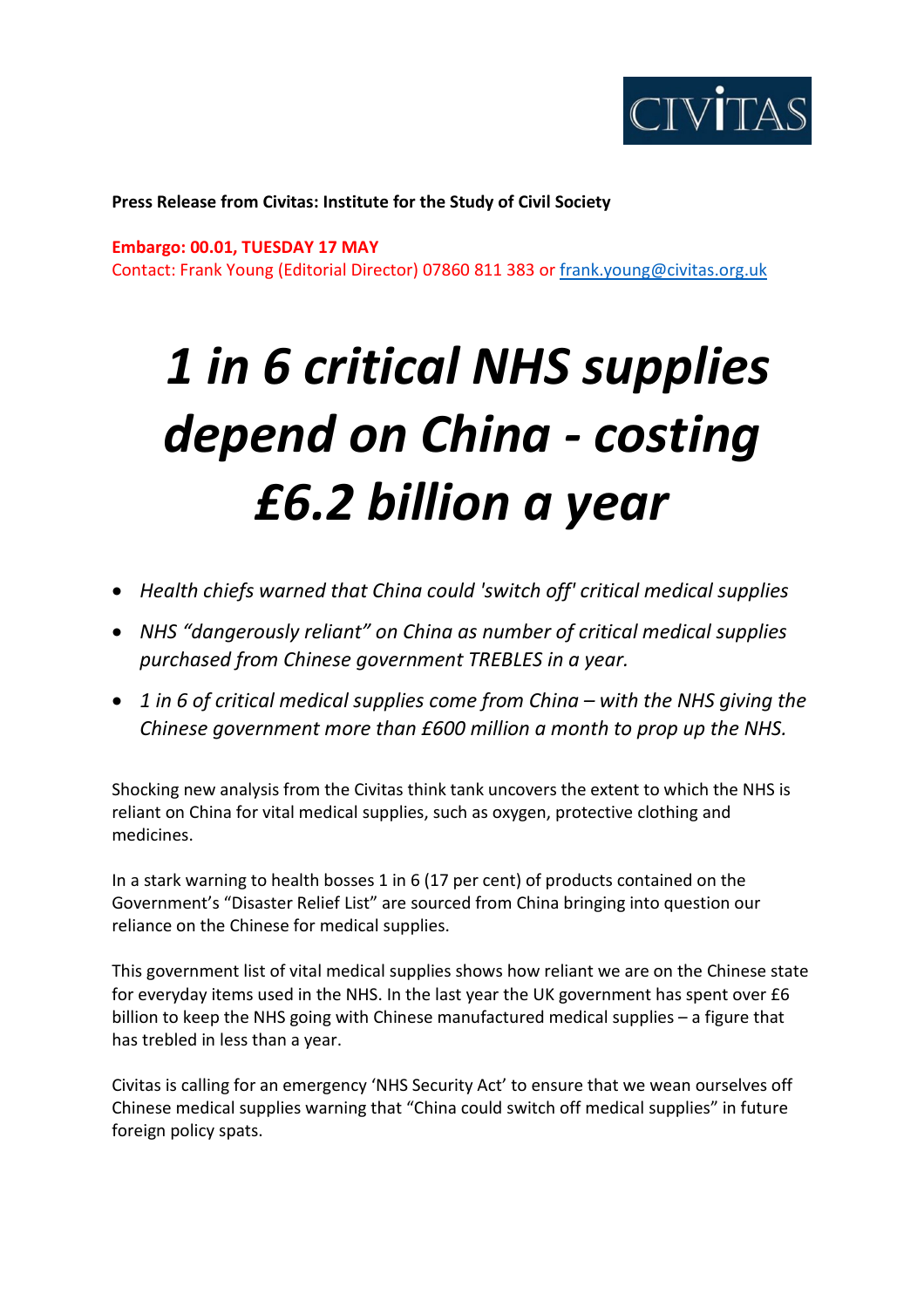A new investigative report out today uncovers the extent to which the NHS depends on the Chinese government, the report called "Chinese presence in NHS supply chains" shows some items are heavily reliant on the Chinese government:

- 37 per cent of testing and diagnostic items used to detect dangerous viruses.
- A quarter (24 per cent) of all medical consumables such as oxygen, needles and syringes.
- A third (30 per cent) of PPE and protective items to keep our NHS workers safe

Almost all paper masks used by medics in hospitals come from China (90 per cent), more than half of all gloves (54 per cent) and almost 80 per cent of bandages.

Bizarrely almost half (45 per cent) of bedside monitors now come from China, up from 0 in 2015 and 42 per cent of emergency trolleys and wheelchairs. Almost 90 per cent of our supplies of E45 creams, used everyday to treat rashes and itches come from China.

New figures for 2021 show how the health chiefs have turned to China rather than UK manufacturers to keep the NHS afloat.

Before the pandemic the UK government sourced 6 per cent of vital medical supplies on the Disaster Relief List from China. By 2020 this figure had hit 17 per cent – almost treble the previous amount.

The latest figures (up to 2021) show we are still sending around £600 million a month to China for critical supplies to keep the NHS going.

These new figures undermine the Prime Minister's promise to "end reliance on Chinese imports" for vital medical supplies when launching plans to ensure that the UK is never again required to go 'cap in hand' to China. Civitas has raised alarm bells about so called "chokehold risks" which allow the Chinese government to "switch off our medicines" as it "weaponises" medical products.

The author of this alarming new study, **Robert Clark,** head of defence and security at Civitas, issued a wake up call to health chiefs:

*"Before the pandemic hit only 6 per cent of vital medical supplies were shipped in from China a figure that has now shot up to almost a sixth. Things like gloves, monitors, wheelchairs and bandages all largely come from China rather than the UK. We are dangerously over reliant on China.* 

*When the pandemic hit we were caught napping and had to go 'cap in hand' to China to keep the NHS afloat – the health equivalent of going to the IMF for a loan in the 1970s. Because of this we are now sending the Chinese government over £6 billion a year in UK taxpayers cash to import basic medical supplies.*

*Let's not be naïve about China. This is an urgent issue for health bosses with the risk that future geo-political spats could lead to the Chinese switching off critical medical supplies destined for the NHS"*